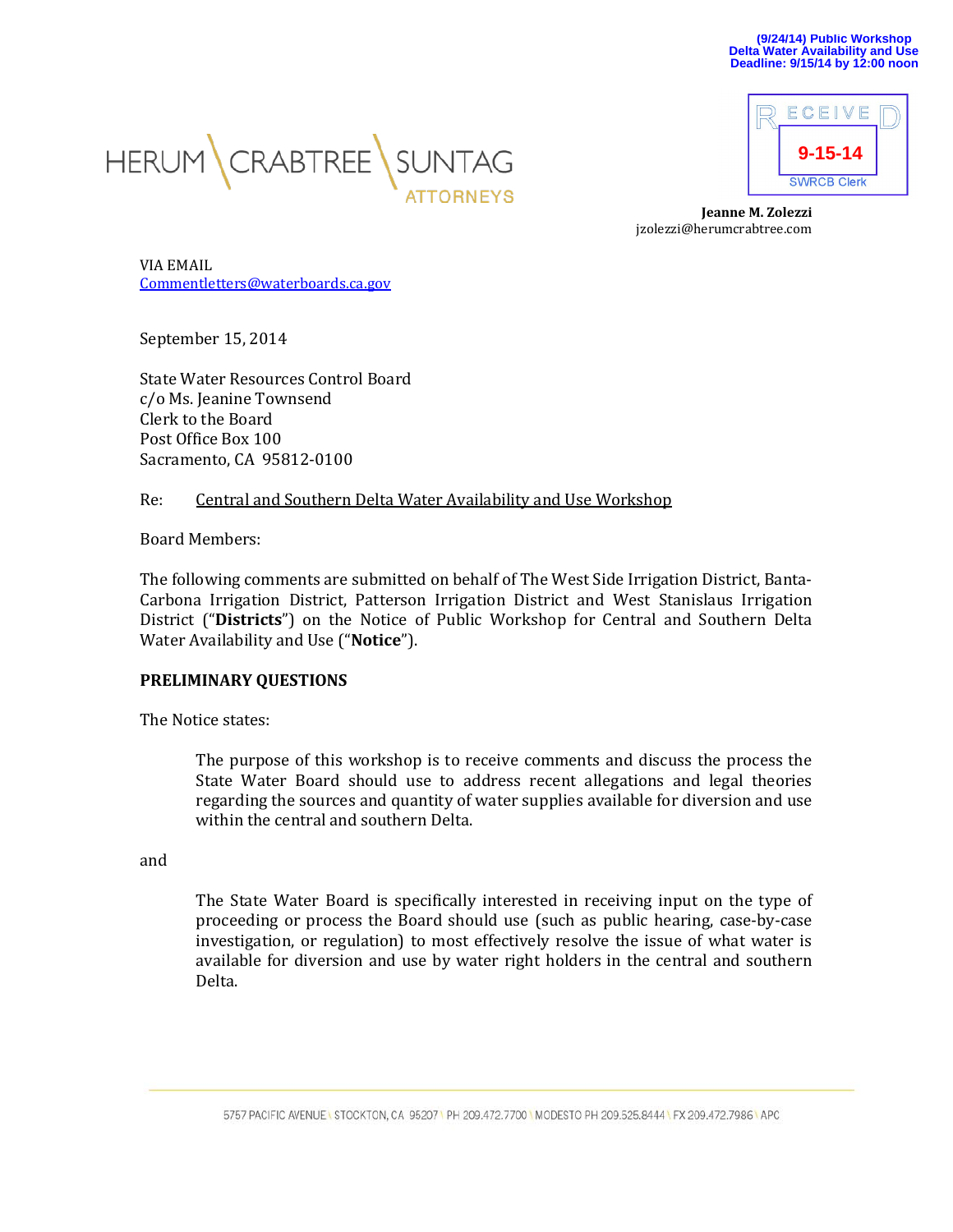The Notice stems from the July 23, 2014 DWR and USBR ("**Water Agencies**") joint letter regarding south and central Delta diversions. While not technically a "complaint", the letter makes assertions such as:

The Water Agencies submit that absent information to the contrary water stored and released by the State Water Project and the Central Valley Project ("Water Projects") and water acquired by the Project Agencies' contractors through transfer and exchange agreements is likely being diverted by south and/or central Delta diverters asserting riparian and pre-1914 water rights.

The three quotations above, taken together, describe a bizarre circumstance wherein the Water Agencies, using unsubstantiated allegations, have somehow convinced the State Water Board to alter its ordinary burden of proof.

## **INSUFFICIENT BASIS FOR INVESTIGATION**

The Water Projects have an obligation to meet water quality requirements established in the Sacramento San Joaquin Delta Water Quality Control Plan, as set forth in D 1641. If the Water Projects are having difficulty meeting the standards set forth in D 1641, it is incumbent upon the Water Agencies to undertake the investigation required to determine if stored water being released to meet these standards is being unlawfully diverted, and by whom. It is clear that they have not done so.

The Water Projects release water from various sources to meet D 1641 requirements; this water can be unlawfully diverted at anywhere in the system from the point of release until the point of compliance. Yet, without any supporting factual information or assertions, the Water Agencies "submit that absent information to the contrary" diverters in the south and central Delta are "likely" diverting stored water. It appears that the Water Agencies believe that rather than requiring them to document a prima facie case establishing that diverters in the south and central Delta are illegally diverting water, it is somehow the responsibility of diverters in the south and central Delta to affirmatively prove that they are not diverting stored water. Further, the Water Agencies are asking that the State Water Board undertake its investigation for them.

In December of 2003, the State Water Board released a document entitled Information Pertaining to Investigating Water Right Complaints in California, which described the process of filing and investigating water right complaints. The State Water Board notes:

The complainant is responsible for submitting sufficient information to show that the condition or situation being complained against in fact exists and that a violation, injury, damage, misuse, adverse impact, secondary effect, or other unanticipated result is occurring or threatened. Detailed studies and reports are not normally necessary to file a complaint, although pertinent backup information can assist Division staff in processing the complaint. As a minimum, the following information should be incorporated into the complaint for the various types of complaints: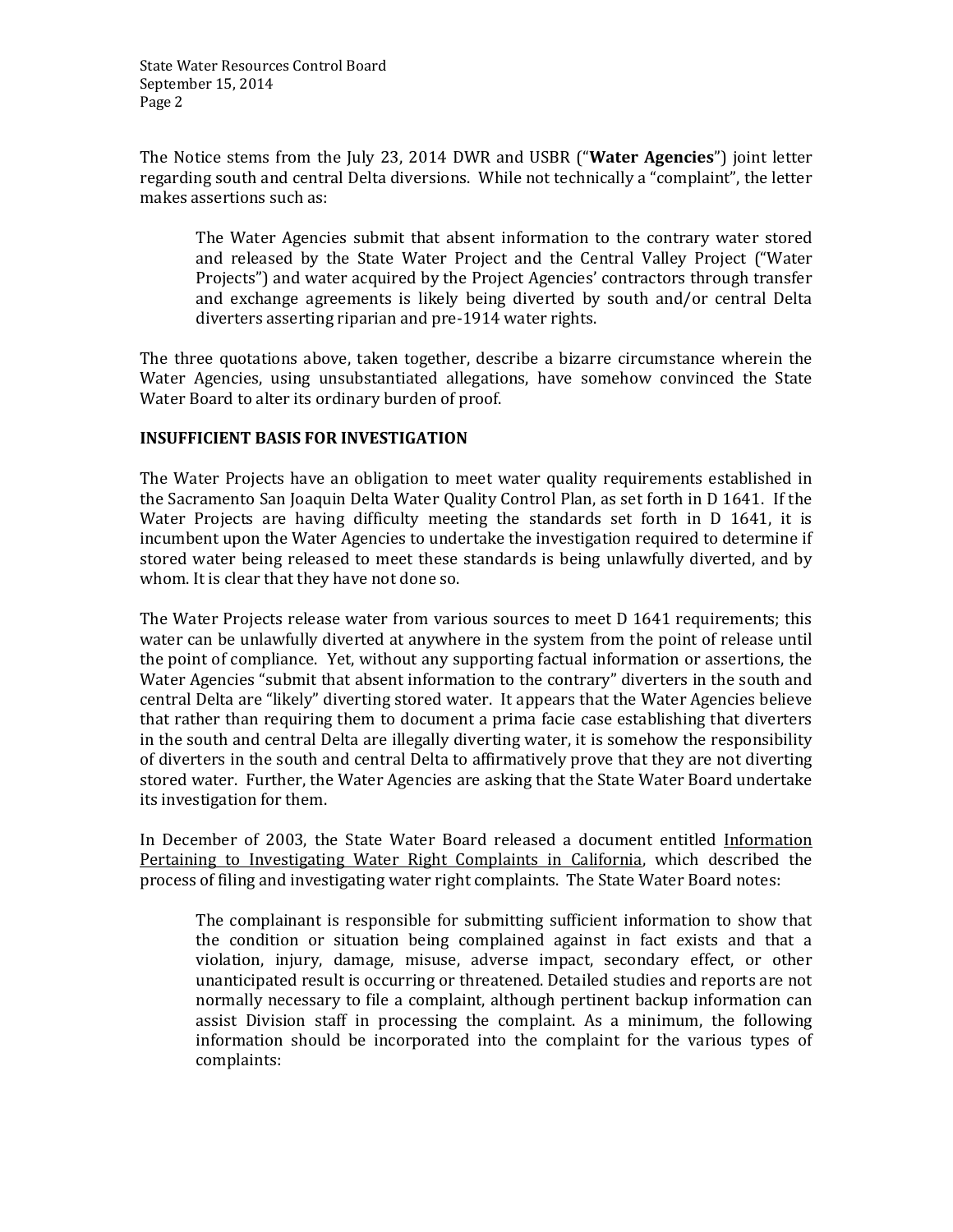- For complaints involving a violation of permit or license terms, the specific term(s) in question should be identified and the current actions or inactions of the permittee or licensee should be included in the description of the complaint. Supplying as much of the information requested on the Division's complaint form as possible is helpful for this type of complaint.
- For complaints involving unauthorized diversions, it is important to describe the location of the respondent's diversion as accurately as possible so that it can be researched in the Division's records.

In the present circumstances, the Water Agencies have not even filed a complaint, let alone established a prima facie case required for the State Water Board to put forth effort to undertake an investigation focused on the south and Delta diverters. As a result, any action taken by the State Water Board should be limited to directing the Water Agencies to undertake additional internal investigation to provide sufficient information to show that the condition or situation being complained against in fact exists and that a violation, injury, damage, misuse, adverse impact, secondary effect, or other unanticipated result is occurring or threatened.

## **ISSUE FOR DISCUSSION AT THE WORKSKHOP**

As detailed above, the State Water Board should not pursue a proceeding to resolve the issue of what water is available for diversions and use by water right holders in the central and southern Delta until it has information supporting allegations that these water right holders are diverting water illegally. If such information can be provided by the Water Agencies, then the State Water Board can consider what questions would need to be addressed in any such proceeding.

If the State Water Board is to undertake such a process in the future, the following should be noted:

1. Any proceeding undertaken to determine the validity of water rights or the sufficiency of water available for diversion must be a full evidentiary hearing.

2. Any evidentiary hearing held by the State Water Board should be limited to factual determinations, with all legal issues to be addressed by a court.

3. The first question proposed in the Notice asks:

Is any of the previously stored water in Sacramento River watershed reservoirs that DWR and USBR release from storage (including releases for exports from the Delta or salinity control and public trust protection, or stored water that is transferred through the Delta from purchase points north of the Delta to points of delivery south of the Delta) available for appropriation by diverters in the central and southern Delta?

This is an inappropriate starting point for any investigation into Delta water right issues. The primary questions is not whether Delta diverters are diverting stored water; rather, the